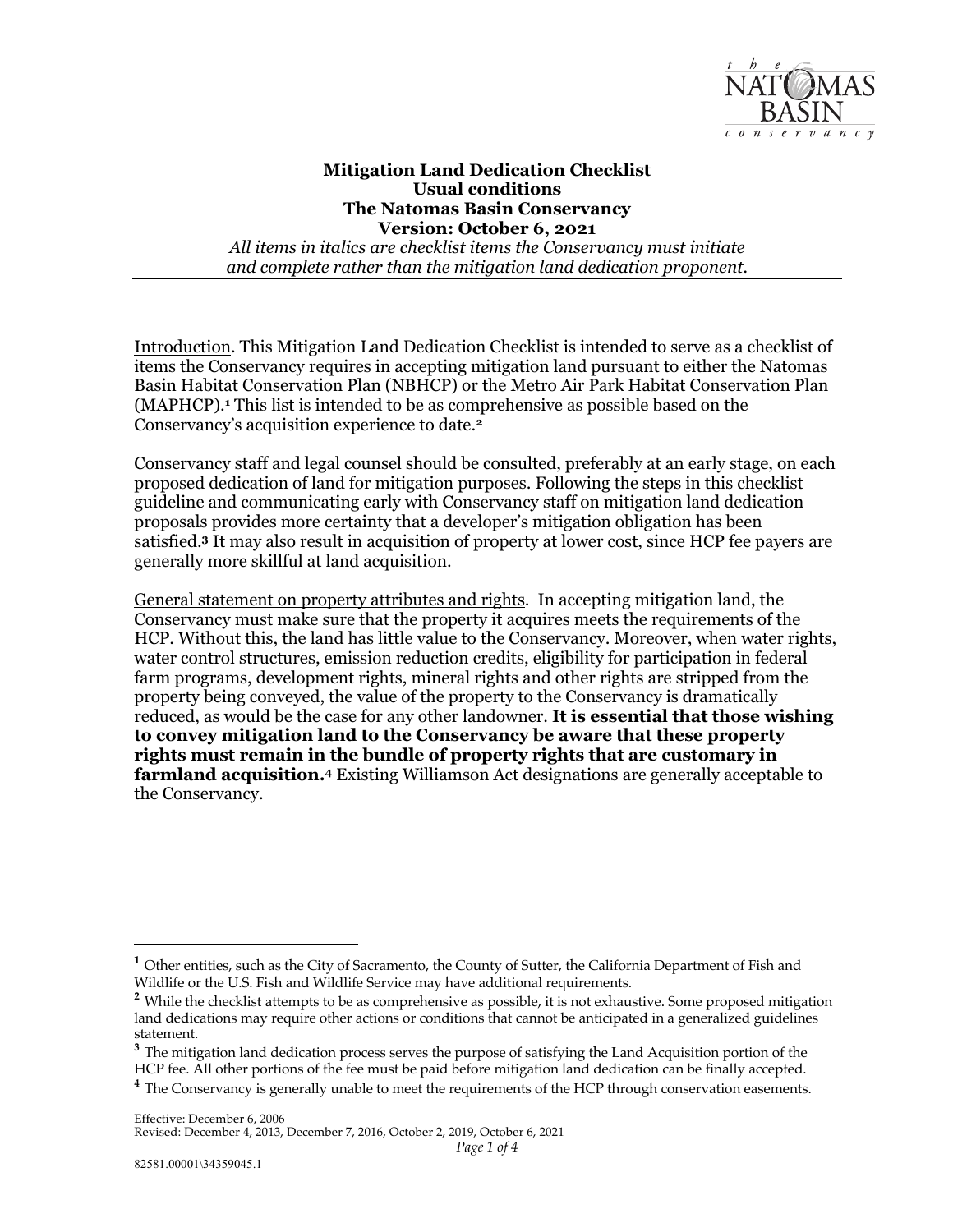

## Land dedication checklist

## •Documentation

- 1. The Conservancy must receive a current preliminary title report early in the mitigation land dedication process so basic due diligence can be completed in a timely manner. Copies of all title exceptions (or electronic links to the recorded documents) must be included.
- 2. A clean Phase One Environmental Report must be provided, and must be completed by a consultant of the Conservancy's choosing. The Phase One report must conform to United States Environmental Protection Agency (U.S. EPA) "All Appropriate Inquiries" standards placed into effect November 1, 2006.
- 3. The Conservancy requires American Land Title Agency (ALTA) extended coverage must insure title to the proposed mitigation land with a title insurance policy, and Conservancy must be named as insured on that policy. The issuance will be made by an insurance carrier acceptable to the Conservancy. The amount of the policy should be the then-current per acre land acquisition amount (as approved by the Conservancy's Board of Directors for the year that the property is dedicated to the mitigation or the land purchase price, whichever is greater. Exceptions can be made title insurance on the subject property. The mitigation land dedication proponent Conservancy for mitigation purposes) times the number of acres tendered for to the insured amount only with written approval from the Conservancy.
- 4. Surveyed property boundaries must be staked (lathe stakes) and corners marked ("t" posts) according to a completed ALTA survey. ALTA/NSPS Survey shall include, but not be limited to the following ALTA Table A items destroyed or lost property monuments to be replaced a record of survey may be required to be filed with County Surveyor per State law. The Conservancy will be provided two (2) copies of the print version of the survey and a copy submitted electronically in a form acceptable to the Conservancy (e.g., Adobe (1, 2, 3, 4, 6ab, 7ab, 8, 9, 10ab, 11, 12, 13, 14, 15, 16, 17.) If property requires Acrobat PDF)
- 5. Prior to the Conservancy's efforts to seek acceptance approvals (see below) and as soon as possible in the mitigation land dedication process, the Conservancy and its legal counsel must be given an opportunity to review and approve the draft transfer instrument (e.g., "acceptance agreement") that will convey the property to the Conservancy.

## •Approvals

- *6. Land dedication acceptance approval must be obtained. This approval must be either from the NBHCP Technical Advisory Committee by a unanimous vote or in written form from the California Department of Fish and Wildlife and the U.S. Fish and Wildlife Service.*
- *7. Approval by the Conservancy's Board of Directors must be obtained.*
- 8. The non-Land Acquisition portion of the HCP fee must be paid contemporaneously with the land dedication. The Conservancy must receive that portion of the Land Acquisition fund that includes contingencies for legal and other matters.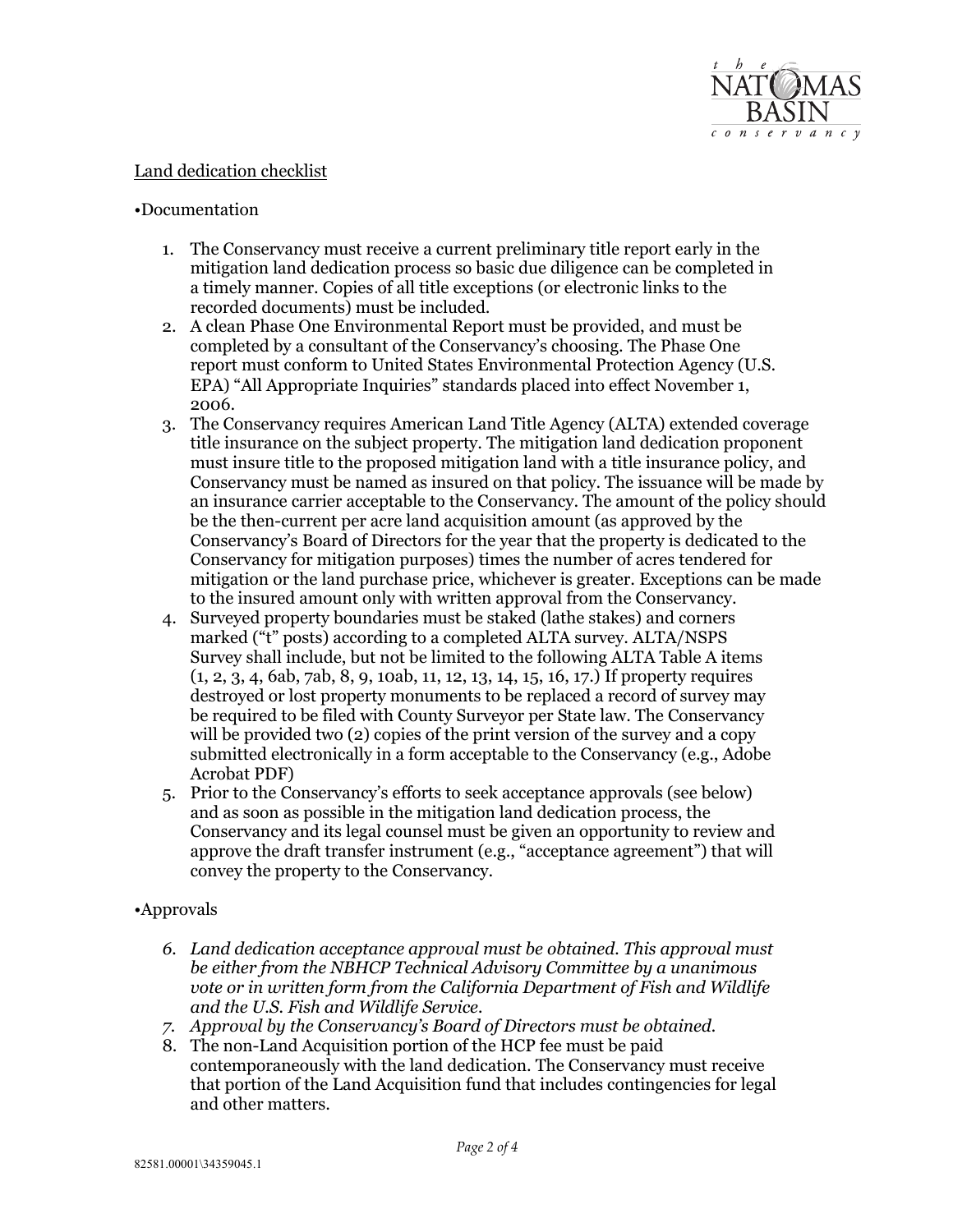

- *9. Approval of Conservancy legal counsel as to form must also be obtained.*
- 10. Any approvals that must be acquired from land use agencies for lot line adjustments or parcel splits (and similar approvals) must be done in such a manner that the Conservancy's parcel(s) maintain the full bundle of property rights first proposed.
- 11. If the proposed land to be dedicated lies within 800 feet of land designated NBHCP mitigation. Certain exceptions may be granted, however, these exceptions are often difficult to obtain. for urban use by a land use agency, then the property may not be used for
- *12. Property proposed for dedication must not conflict with the Sacramento ("Compatibility Plan"). Before The Conservancy can accept a property for satisfied that the land proposed for dedication meets the requirements of the International Airport's Comprehensive Airport Land Use Compatibility Plan land dedication under the NBHCP or MAPHCP, the Conservancy must be Compatibility Plan and that the Airport and the Sacramento Area Council of Governments (SACOG) officials have no objection to its use as mitigation land pursuant to the NBHCP or MAPHCP.*

•Process and facilitation

- 13. Conservancy shall choose and/or approve the escrow agent and title officer.
- *14. The Conservancy will have completed a Pre-Acquisition Biological Inventory (PABI) as required by the HCP.*
- *15. Conservancy staff will ensure that all "land acquisition" terms in the 2003 NBHCP or MAPHCP are or will be met by Closing.*
- 16. Property seller must provide the Conservancy with a right of access to the property for the Phase One environmental report consultants, surveyors, Conservancy biologists preparing the PABI, and any others necessary to complete the transaction.

•Farm and water

- 17. Assurance must be obtained from the Natomas Central Mutual Water Company that the property to be dedicated is included in the NCMWC service service territory, then the project proponent/fee payer must work with the Conservancy staff to demonstrate that the "irrigability" requirements of the HCP can be met. The Conservancy may require that these requirements (that of a letter of credit, a reserve in escrow or some other mutually satisfactory financial assurance. territory and that stock representing the approximate number of acres in the land to be dedicated are transferable. If the property is not in the NCMWC is, alternatives to inclusion in the NCMWC) are assured or guaranteed by way
- financial assurance. 18. The property must be free of groundwater agency agreements, or similar such agreements, that could diminish the subject property's value as mitigation land for the NBHCP or MAPHCP.
- 19. The Conservancy expects that the rice base and other crop base on the other crop base to the Conservancy. property to be dedicated will approximate the total number of acres being conveyed, and that the seller will cooperate in conveying that rice base and